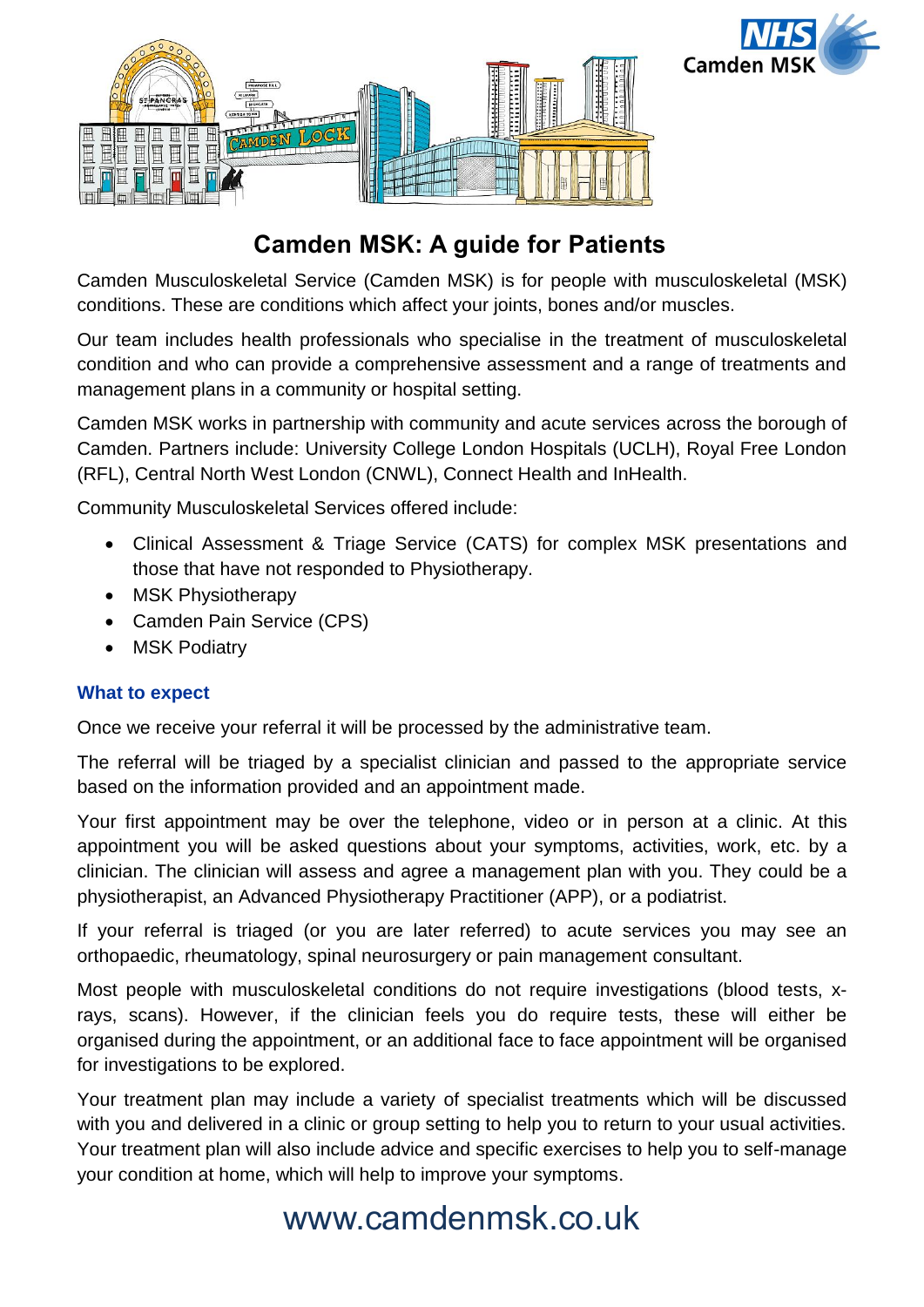



### **Please visit our website:**

The Camden MSK website has lots of useful information on how you can help yourself, visit

# **[www.camdenmsk.co.uk](http://www.camdenmsk.co.uk/)**

### **Where will I be seen?**

Camden MSK has clinics conveniently located throughout Camden, in health centres and hospital settings. If a face to face appointment has been indicated you will be given a choice of venues so you can choose a location that meets your needs.

Camden MSK has embraced digital alternatives to face to face appointments and can now offer video and telephone appointments as well.

### **What do I wear?**

During your assessment you might be required to carry out a number of movements. Therefore we recommend you wear suitable loose fitting clothing, such as t-shirt, shorts, jogging bottoms and underwear that you are comfortable being assessed in.

# **What if I need to go to hospital?**

If you need to be seen by a hospital consultant, you can choose which hospital you wish to be treated in and Camden MSK will arrange a referral.

### **Named Care Co-Ordinator**

All patients accessing services via Camden MSK are assigned a Named Care Co-Ordinator (NCC). If you have any questions, queries or issues you can call your NCC on:

# **0203 447 7779**

The NCC's have access to all clinical teams and electronic patient record systems across the Camden MSK Partnership. At times the NCC may need time to investigate your query and will arrange a time to contact you back with answers to your query.

# www.camdenmsk.co.uk